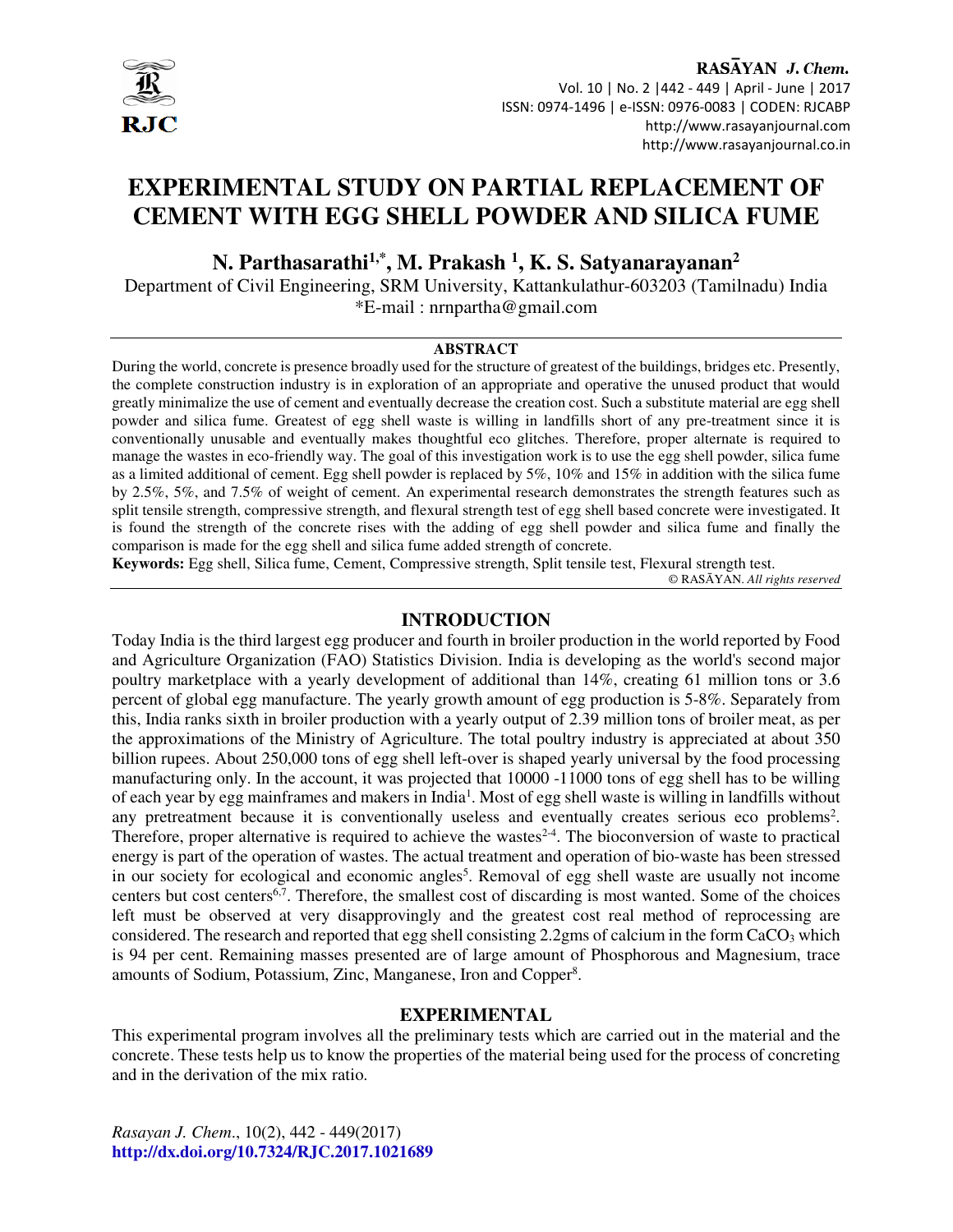#### **Materials used Cement**

Cement is the important required material for the construction of concrete. Cement is a well-known construction material and has engaged a vital place in construction work. There is a change of cement obtainable in market and each type is used under convinced illness due to its singular properties such as color and arrangement of cement.

Although cement creates only about ten percentage of the volume of the various concrete mix, it is the active portion of the compulsory medium and the only systematically controlled component of concrete. The physical properties of cement, chemical composition of cement are shown in Table-1 and Table-2 respectively.

| Table-1: Physical properties of cement |                   |  |
|----------------------------------------|-------------------|--|
| <b>Material Property</b>               | <b>Test Value</b> |  |
| Specific Gravity of Cement             | 3.14              |  |
| <b>Fineness of Cement</b>              | 3%                |  |
| Consistency of Cement                  | 34%               |  |
| Initial Setting Time of Cement         | 35 minutes        |  |

| Tuolo 21. Chomneur composition of Gr |                                |                   |
|--------------------------------------|--------------------------------|-------------------|
|                                      | Oxide contents                 | Percentage $(\%)$ |
|                                      | CaO                            | 60-67             |
|                                      | SiO <sub>2</sub>               | 17-25             |
|                                      | $Al_2O_3$                      | $3 - 8$           |
|                                      | Fe <sub>2</sub> O <sub>3</sub> | $0.5 - 6.0$       |
|                                      | MgO                            | $0.1 - 4.0$       |
|                                      | $K_2O$ , $Na_2O$               | $0.4 - 1.3$       |
|                                      | SO <sub>3</sub>                | $1.3 - 3.0$       |

### **Egg shell**

The egg shell wastelands in the poultry manufacturing have been highlighted because of its recovery potential. Egg shell waste is available in huge amounts from the food processing, egg breaking, and shading industries. The food indulgence industry is in need of investigation to find another methods for processing and using egg shells waste in an ecological friendly way. There is a need to find a low cost solution. Removal of egg shell waste are usually not income centers but cost centers. Therefore, the least cost of removal is most necessary. Some of the options left should be watched at very critically and the most cost effective method of recycling are considered. The following Table-3 shows the detailed composition of Egg shell.

Table-3: Chemical composition of the egg shell power

| Oxide contents                 | Percentage $(\%)$ |
|--------------------------------|-------------------|
| CaO                            | 50.7              |
| SiO <sub>2</sub>               | 0.09              |
| $Al_2O_3$                      | 0.03              |
| MgO                            | 0.01              |
| Fe <sub>2</sub> O <sub>3</sub> | 0.02              |
| Na <sub>2</sub> O              | 0.19              |
| $P_2O_5$                       | 0.24              |
| SrO                            | 0.13              |
| <b>NiO</b>                     | 0.001             |
| SO <sub>3</sub>                | 0.57              |
| ิ C1                           | 0.219             |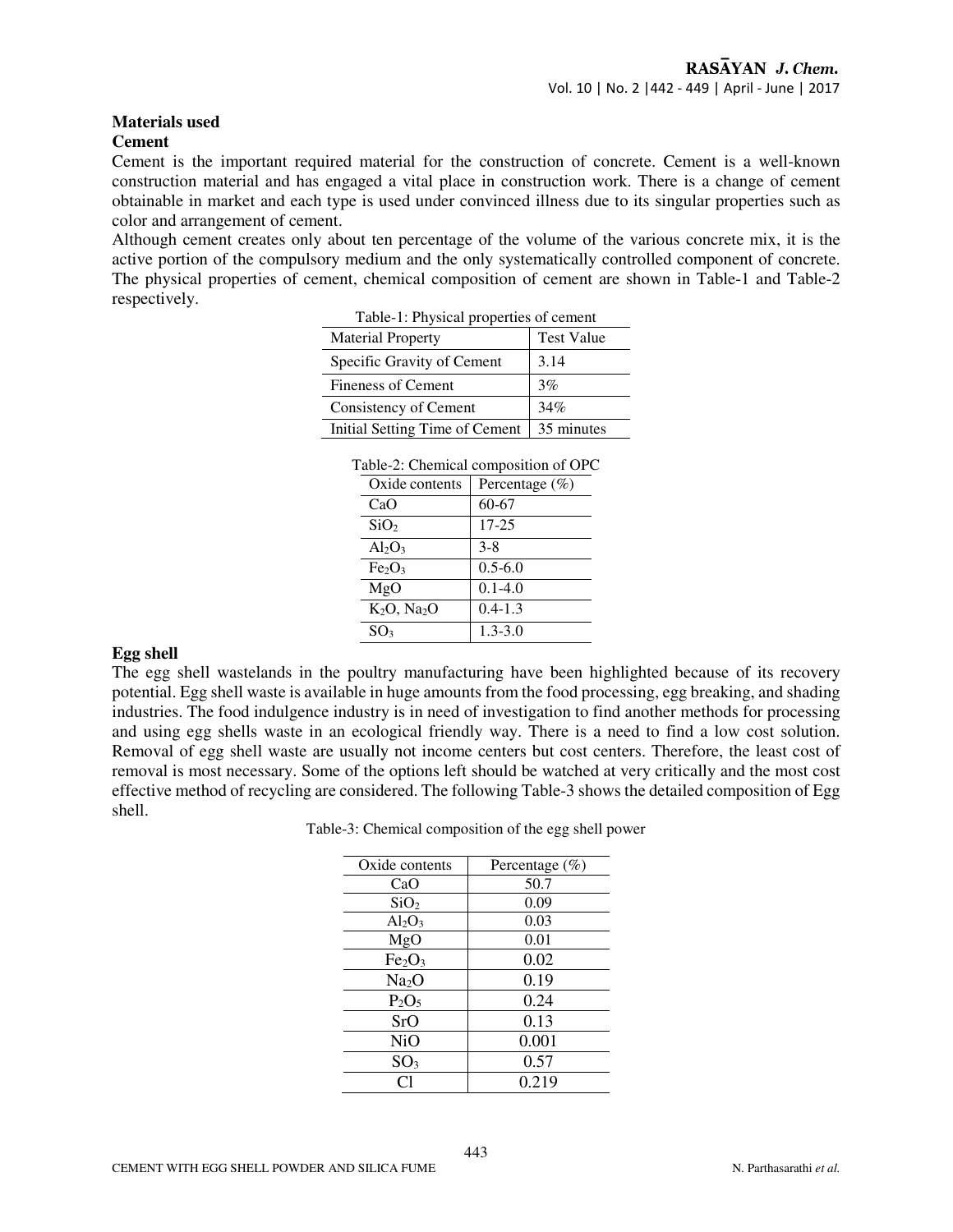Egg shells procured from local nearby schools regularly and packed in bags. Then the collected egg shells were washed in normal water and then dried in hot sun light for a day to make it dry to make grinding easy and also to avoid the paste formation while grinding. Figure-1 shows the egg shell samples and dried egg shells respectively.

Blackened egg shells were removed separately and the unwanted dust mixed in the sample collections were removed before bringing it to grinding. After collecting, drying and clearing, the samples were placed in a box for manual crushing up to some extent. Then samples were crushed by using some electronic equipment like mixer, grinder, etc.

Approximately each egg shell produces 1 teaspoon of Egg Shell Powder and normally it weighs 5 grams. Like the above, samples were collected from few other schools and dried for easy grinding of the samples. But the egg shells which is grinded in electronic mixer was not as fine as cement. Hence Ball Miller equipment were used to grind the particles finer than the cement.

The grinded egg shells were sieved through the 90 micron sieve size and then packed to use it in the cement replacement.



Fig.-1: Egg Shell sample before and after crushing

### **Silica Fume**

The calculation of silica fume has presented to improve both the and toughness of concrete and compressive strength Also, the presence of this admixture has been shown definite in snowballing the electrical resistivity and the durability of concrete bare to aggressive situations like chloride comprising environments. Pozzolanic materials are usually able to association with the hydrated calcium hydroxide starting the hydrated calcium silicate which is the principal responsible for the benefit of hydrated cement pastes. Also, a rise in the bulk density of concrete fallouts as the mixture voids are occupied with very small admixture elements. The addition of silica fume in concrete leads to decrease in porosity of the evolution zone between matrix and aggregate in the renewed concrete and delivers the microstructure desirable for a robust transition zone. Hence, silica fume is extra with egg shell powder in the cement to recover the strength and durability parameter of the conventional mortar cubes. Silica fume is replaced by 5%, 10% and 15% by the weight of cement. Physical and Chemical properties of silica fume is shown in Table-4 and 5.

| Table-4: Chemical composition of silica fume |                                    |
|----------------------------------------------|------------------------------------|
|                                              |                                    |
| $Q_{\text{min}}$ denotes the set             | $\mathbf{D}_{\text{unramian}}(01)$ |

| Oxide content                  | Percentage $(\% )$ |
|--------------------------------|--------------------|
| SiO <sub>2</sub>               | 90.21              |
| CaO                            | 0.30               |
| Fe <sub>2</sub> O <sub>3</sub> | 0.15               |
| $Al_2O_3$                      | 0.12               |
| MgO                            | 0.73               |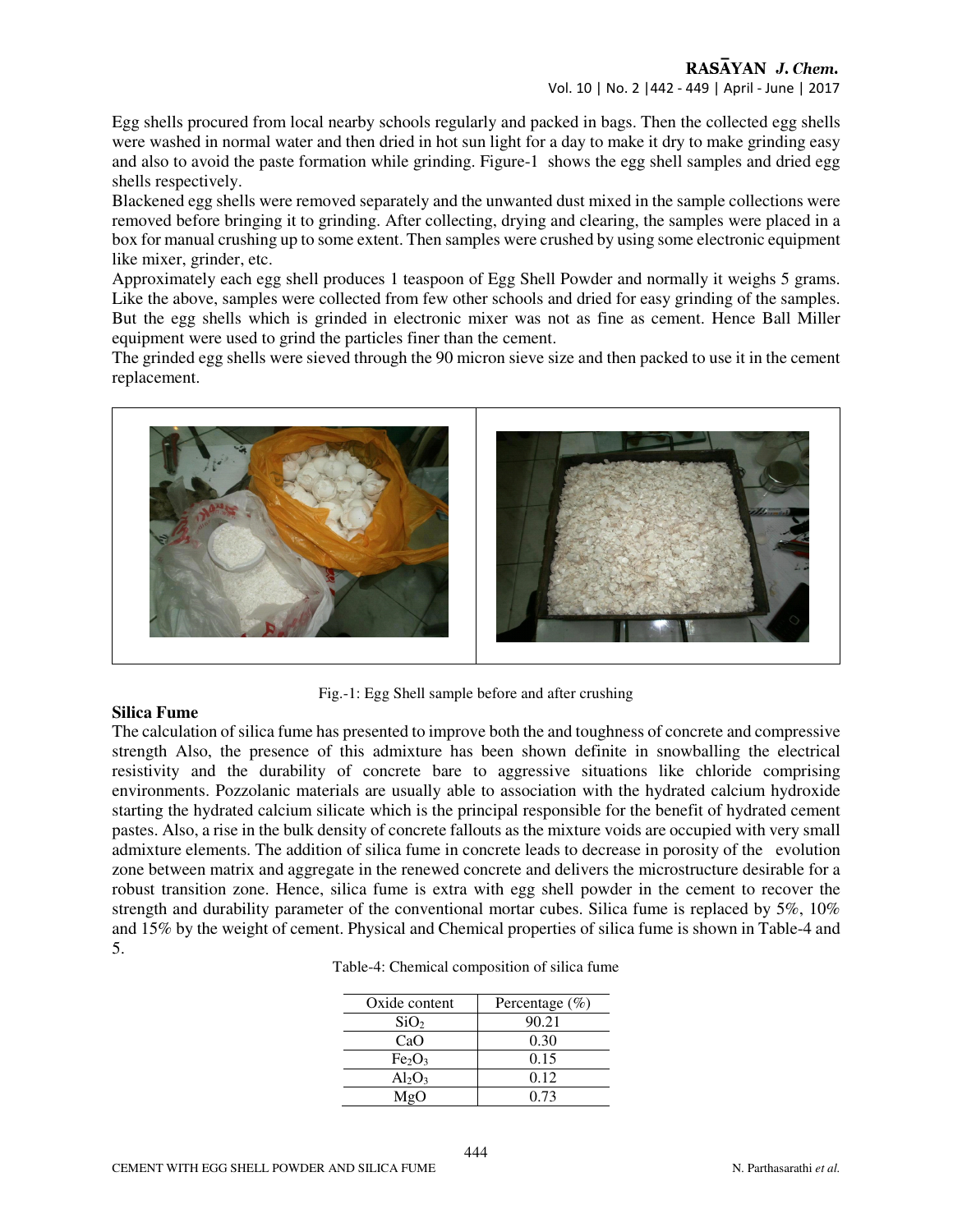| SO <sub>3</sub>   | 0.01 |
|-------------------|------|
| Na <sub>2</sub> O | 0.46 |
| $K_2O$            | 1.51 |

Table-5: Physical properties of Silica Fume and Egg shell

| S.No. | Materials   | Specific Gravity |
|-------|-------------|------------------|
|       | Silica fume | 2.24             |
|       | Egg Shell   | 101              |

#### **Workability**

The workability rises, and thus water content can be reduced by about 3 percentage. The ball behaviour exploit of cementitious particles progresses the workability. Silica fumes and Egg shell petition high water due to advanced fineness.

#### **Mix Combinations**

The following mix combinations as per IS code 10262 - 2009 by trial and error combinations are to be casted and tested by replacing egg shell powder up to 10, 20, 30 % and silica fume up to 5,10,15 % by weight of cement. The followings Tables- 6 and 7 show the mix combinations of mortar cubes.<sup>5</sup>

| Table-0. MIX Combination of mortal cubes |                |            |          |
|------------------------------------------|----------------|------------|----------|
| Mix combination                          | Cement $(\% )$ | ESP $(\%)$ | SF(%)    |
| Control                                  | 100            | $\theta$   | $\Omega$ |
| E <sub>5</sub> S <sub>0</sub>            | 95             | 5          | $\Omega$ |
| E10S0                                    | 90             | 10         | 0        |
| E15S0                                    | 85             | 15         | $\Omega$ |
| E5S2.5                                   | 92.5           | 5          | 2.5      |
| E <sub>10</sub> S <sub>2.5</sub>         | 87.5           | 10         | 2.5      |
| E <sub>15</sub> S <sub>2.5</sub>         | 82.5           | 15         | 2.5      |
| $E$ 5S5                                  | 90             | 5          | 5        |
| E10S5                                    | 85             | 10         | 5        |
| E15S5                                    | 80             | 15         | 5        |
| E5S7.5                                   | 87.5           | 5          | 7.5      |
| E <sub>10</sub> S <sub>7.5</sub>         | 82.5           | 10         | 7.5      |
| E <sub>15</sub> S7.5                     | 77.5           | 15         | 7.5      |

Table-6: Mix combination of mortar cubes

| Table-7: Mix proportions |        |         |                                   |
|--------------------------|--------|---------|-----------------------------------|
| Water                    | Cement |         | Fine aggregate   Coarse aggregate |
| 191.58                   | 383.16 | 663.765 | 1129.702                          |
| 0.5                      |        | 1.73    | 2.94                              |

### **RESULTS AND DISCUSSION**

The objectives of all the tests are to find the mechanical properties the concrete (Grade M30) with Egg Shell Powder and Silica fume as the replacement of cement. The strength properties such as compressive strength and split tensile strength test results are presented in the tabular form and also in graphical form for better understanding. The results are analyzed, compared between the various mix proportions.

#### **Compressive Strength**

Compressive strength is by far the maximum important possessions checked for the concrete and even more vital in high performance concrete. Uniaxial compression test is carried out on the specimen (150×150×150 mm cubes) at various days to check the development of compressive strength due to effect of curing. It is clear that cement replaced with egg shell powder up to 15 per cent shows the increase in compressive strength compared with the controlled concrete cubes. Also silica fume added up to 7.5 per cent with the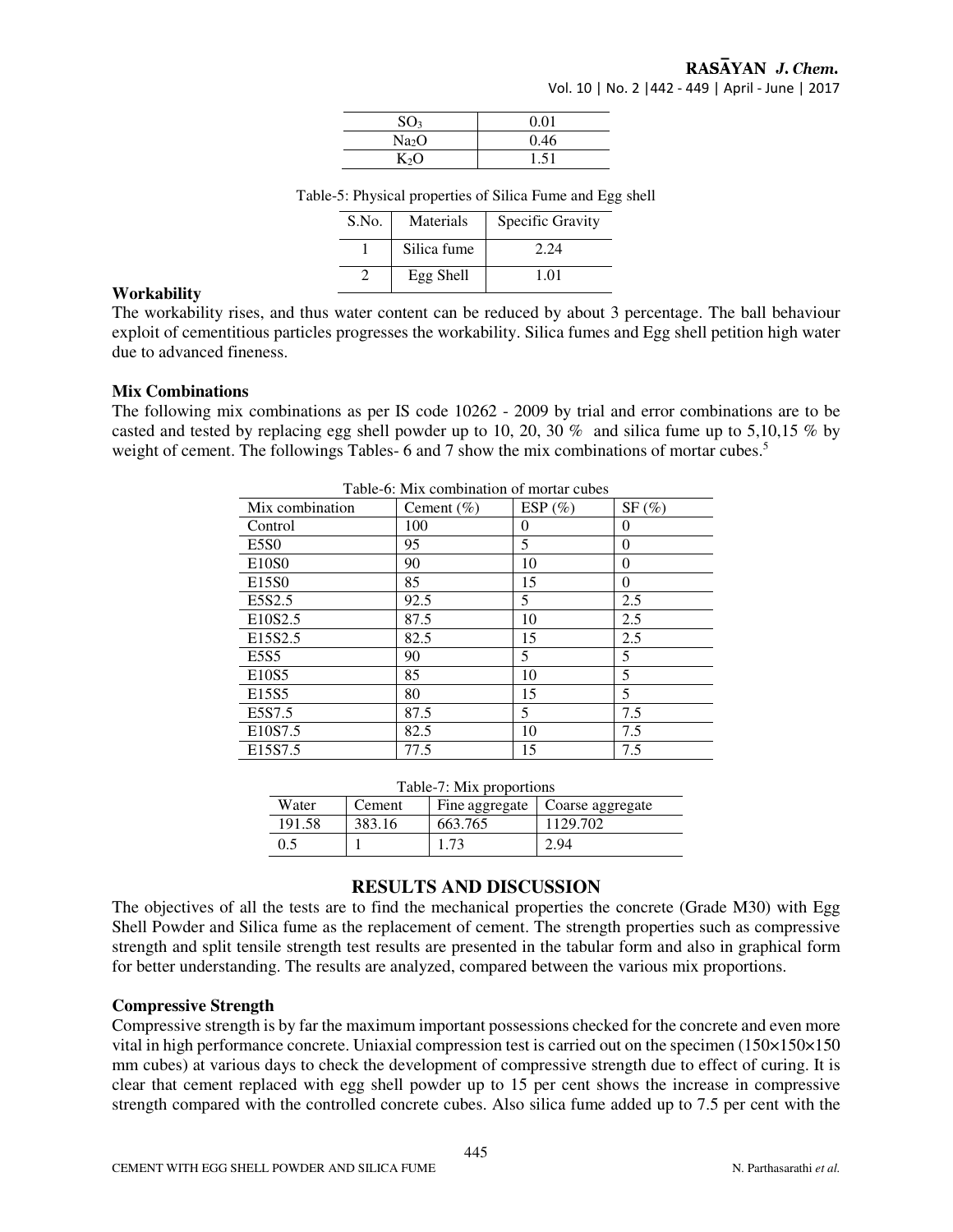weight of cement along with the egg shell powder results increase in compressive strength. Since the addition of Silica fumes doesn't make any broad changes to the Concrete strength, Flexural and Split tensile tests are performed with the plain Egg shell mix only. The comparison of compressive strength for conventional mix and all other eggshell and silica fume concrete mix with different percentage is also done as shown in Figure-3 and 4.

Under uniaxial compression the blows are about parallel to the practical load but some blows form at a position to the applied load. The similar cracks are triggered by a localized tensile stress in a standard to the compressive load and the motivated cracks occur due to collapse caused by the growth of shear planes. It should be noted that the cracks have formed in two planes equivalent to the load and that the specimen fragments into column type trashes.

The results of compressive strength obtained for all types of specimens by conducting compressive test and the results.



Fig.-3: 7 Days test results for Compressive strength at Different Mix Combination



Fig.-4: 28 Days test results for Compressive strength at Different Mix Combination

## **Split Tensile Strength**

The split tensile strength was tested on 150mm diameter  $\times$  300 mm length cylinders. The cylindrical specimen was placed with its axis horizontal between platens on the testing machine and the load was increased until failure by splitting in the plane containing the vertical diameter of the specimen. The results of split tensile strength obtained for all types of specimens by conducting split tensile test and the results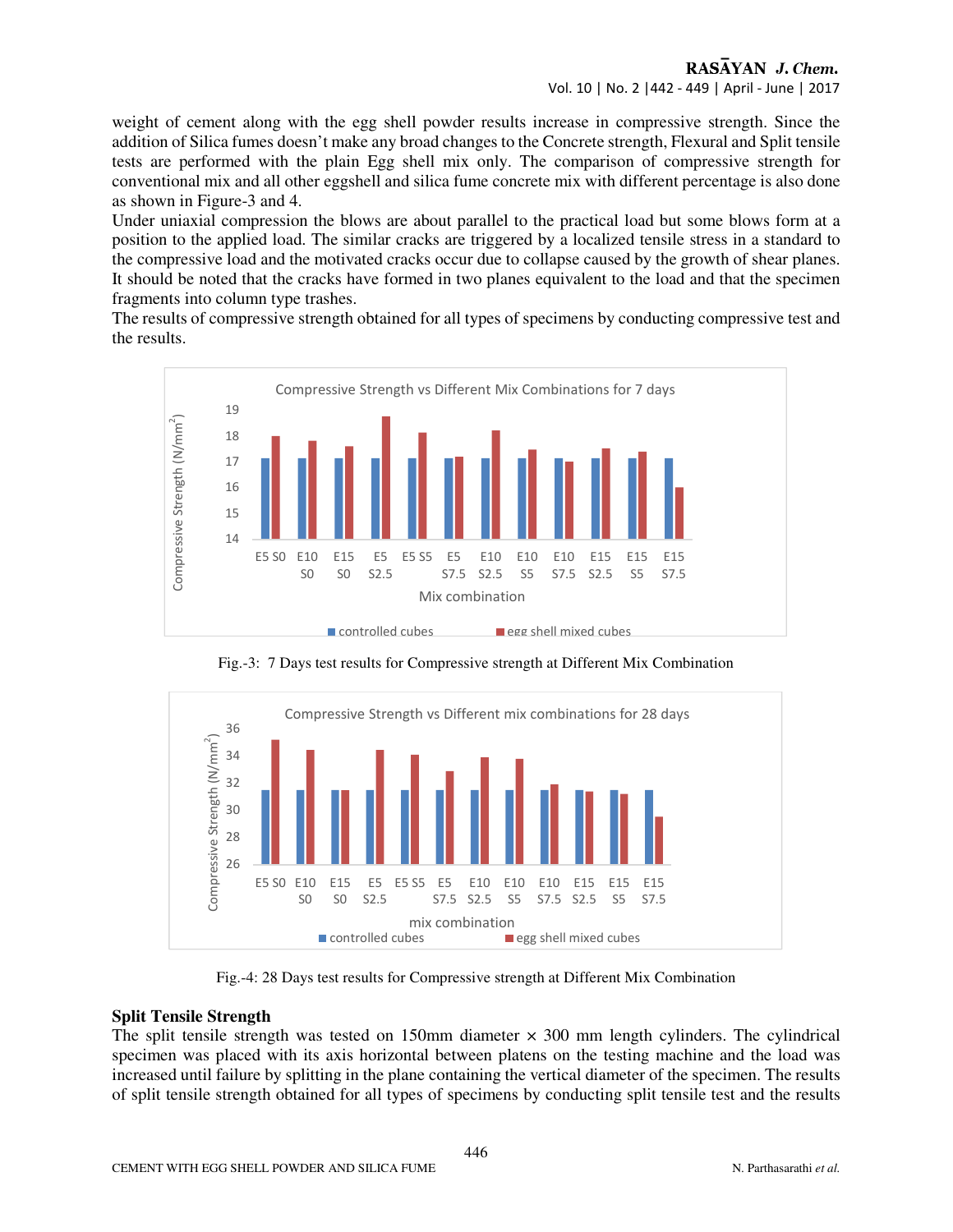are presented in Table-8. The comparison of strength for conventional mix and all other eggshell powder and silica fume concrete mix with different percentage is also done as shown in Figure-5 and Figure-6.



Fig. - 5:7 Days test results for Split Tensile strength at Different Mix Combination



Fig.-6: 28 Days test results for Split Tensile strength at Different Mix Combinations

## **Flexural Strength Test**

A concrete beam of size is supported on a steel roller manner near each end is loaded through two point loading. Test details are referred from Indian standards. For two-point loading a relentless bending moment is fashioned in the zone between the upper roller bearings. This induces a regular triangular stress circulation along vertical sections from compression above the neutral axis at mid height to tension below the neutral axis. Load and corresponding rebounds were noted up to failure. In each group three beams were confirmed and their average value is reported. The flexural strength was calculated as follows. The flexural strength is calculated as PL/bd2 where P is the total load, L is the distance between the lower supporting rollers and b and d are the breadth and depth of the beam.

The comparison of strength for conventional mix and all other eggshell and silica fume concrete mix with different percentage is also done as shown in Figure-7 and Figure-8.

The cement replacement of egg shell powder up to 15 per cent shows the increase in flexural strength when compare it with the controlled concrete beams. Hence it is concluded that it can be used in practical because it reduces the deflection of the beam.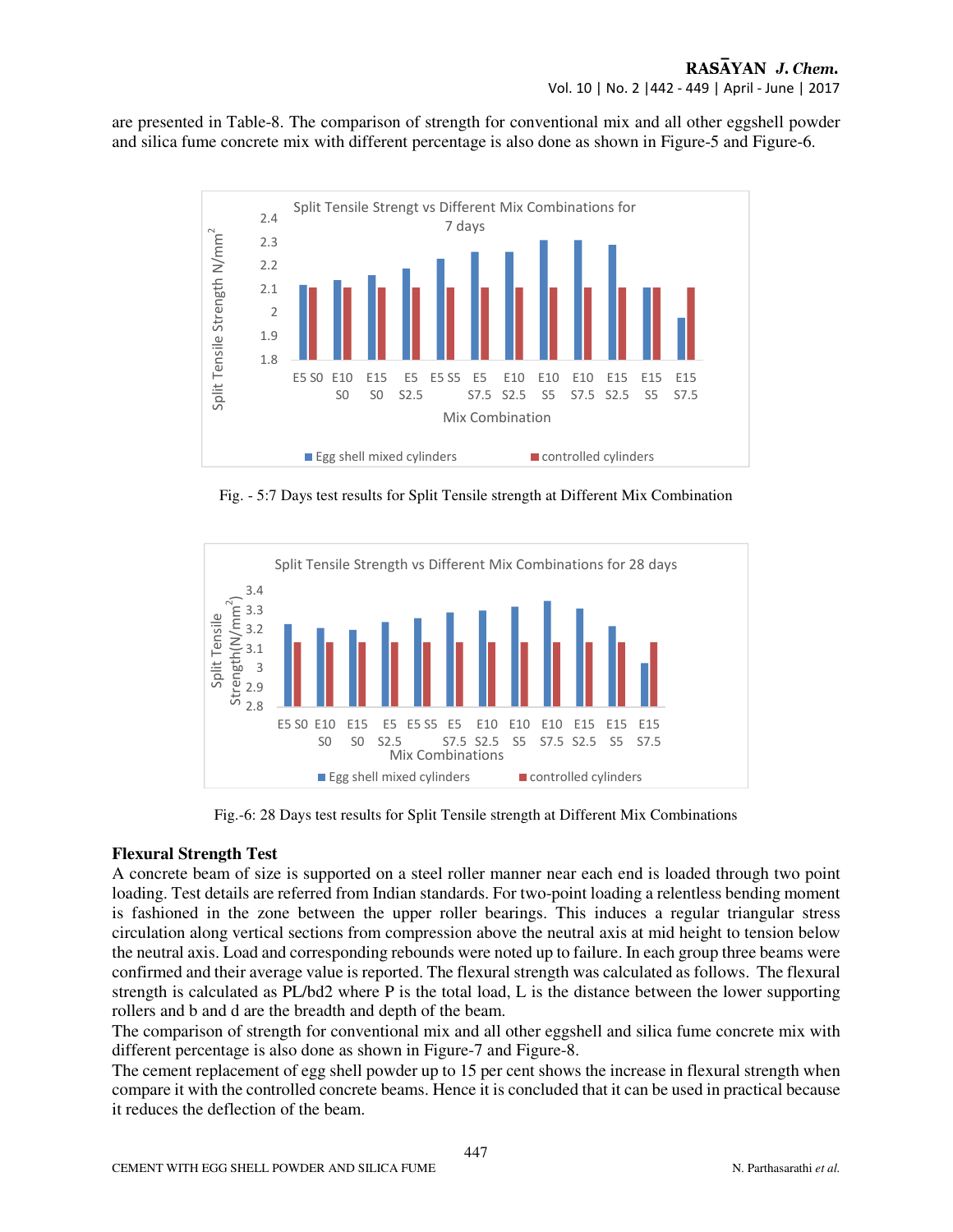

Fig.-7: 7 Days test results for flexural test





## **CONCLUSION**

Extensive experimentation has been carried out to determine utilization of the egg shell powder as cement replacement material by making Concrete cubes and Prisms. . Also to found out the effect of addition of silica fume with the cement. Without the Silica Fumes, the Egg shell powder in various combinations. Based on the results obtained from the experimental work the following conclusions can be drawn

- The compressive strength of the concrete with egg shell powder as cement replacement material increases up to 15 percent without silica fume.
- Addition of silica fume also improves the strength but in inexpensive point of view only the egg shell powder replacement is sufficient enough for getting higher strength.
- The split tensile strength of the egg shell powder concrete decreases with the addition of egg shell powder. This can be increased if the concrete is used with reinforcement.
- The flexural strength of the egg shell concrete increases with the addition of egg shell powder up to 15 percent.

The egg shell powder surrounding the surface of the mix, may increases the Carbonation process and may reduce the Permeability in the long run. Hence a detailed study of Carbonation process in the mix is needed.

## **REFERENCES**

- 1. O. Amu, A. B. Fajobi and B. O. Oke, *Journal of Agriculture and Biological Science*, **1**, 80(2005).
- 2. J. J. Beaudoin and R. F. Feldman, *International Journal of Material Science*,**14**, 1681(1979).